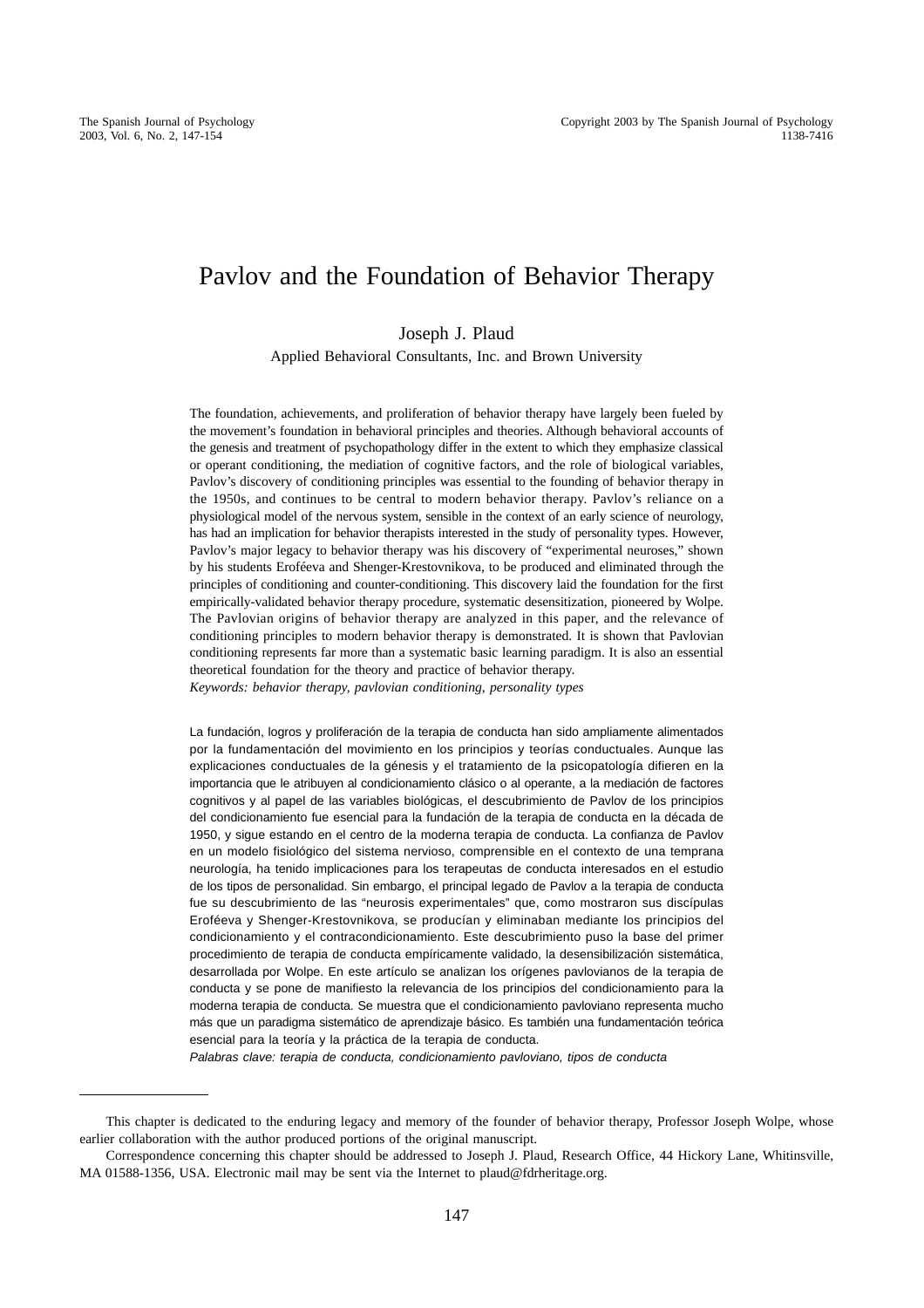### Pavlov and the Foundation of Behavior Therapy

Behavior therapy is a clinical application of the science of psychology that rests on empirically-validated principles and procedures (Plaud, 2001). Since the first behavior therapy alternatives to the psychoanalysis and related therapies were introduced almost fifty years ago (Wolpe, 1958), continued advancements in behavior therapy have largely been fueled by its foundation on conditioning principles and theories (Eifert & Plaud, 1998; Wolpe, 1990). In particular, behavior therapy rests solidly on the experimental methodology pioneered by Pavlov. Clinical applications of Pavlovian conditioning principles began as early as 1912, when Eroféeva, one of Pavlov's students, demonstrated the counter-conditioning effect in the laboratory for the first time (Eroféeva, 1912). Behavior therapy has significantly benefited from the methodologically sophisticated procedure for the conditioning of neurotic or anxiety reactions pioneered by Pavlov and his students. However, the mechanistic and speculative neural theory Pavlov employed to explain his results, a function of his physiological training under Tsion and his continued attempts to understand the problems of inhibition and excitation, has had little relevance in accounting for the genesis of persistent unadaptive habits. While Pavlov's focus on neural factors responsible for conditioning phenomena is less relevant to modern behavior therapy, his related emphasis on personality types has also contributed to the adoption of behavior therapy procedures designed to eliminate anxiety responses.

This chapter analyzes the origins of behavior therapy, a clinical extension of the discoveries of Pavlov and his students, and analyzes the relevance of conditioning principles to modern behavior therapy. It is shown that Pavlovian conditioning represents a systematic basic learning paradigm that was essential for the foundation of behavior therapy in the 1950s, and that Pavlov's theorizing about the neural basis of conditioning, adequate in the context of his times but not for modern science, has relevance for behavior therapists concerned with the study of personality types. The central thesis is that Pavlov and his students' discovery of the conditioning paradigm is his most enduring legacy for modern behavior therapy, as well as one of the foundations for the development and proliferation of behaviorally-based therapeutic procedures.

#### Behavior Therapy Begins with Pavlov

The discoveries of Pavlov and his students concerning conditioning principles took half a century to be known formally as behavior therapy in the 1950s, however, the foundations of the behavior therapy movement took place in the early part of the twentieth century. In defining the parameters of behavior therapy and formulating the first significant behavioral treatment approach for anxiety,

systematic desensitization, Wolpe focused on Pavlov's experimentation in the areas of "experimental neuroses" and counter-conditioning. In 1912 one of Pavlov's students, Eroféeva, published an experiment related to Pavlov's ideas on psychopathology. Eroféeva applied mild electric shock to a dog's skin preceding food delivery, and found that as long as the aversive conditioned stimulus (CS) for food was applied to one part of the dog's body, defensive behaviors were eliminated and replaced by a conditioned salivary response. This effect was termed counter-conditioning, and it was demonstrated that conditioning methods could neutralize the effects of aversive stimulation when paired with an appetitive response. When the shock was later applied to other parts of the dog's body not conditioned in earlier training phases, there was no generalization of the salivary response, and the established conditioned response virtually disappeared, leading the animal to become very excited (Eroféeva, 1912). Given the significance of this finding, that an experimental conditioning procedure could not only *produce* behaviors described as neurotic through the use of conditioning principles, but also *eliminate* such behaviors through the systematic application of counterconditioning measures, an experimentally-based paradigm for the study of anxiety responses appeared, laying the groundwork for the development of behavior therapy beginning in the 1950s.

Furthermore, an additional conditioning phenomenon emerged using a very different methodology than that employed by Eroféeva. Unlike Eroféeva's counterconditioning experiment, which applied aversive stimulation directly in the form of mild shock, a study conducted by Shenger-Krestovnikova produced what has come to be known as "experimental neuroses." In this experiment, discrimination training produced excitatory salivary responding to a circular CS, and inhibitory conditioning to an ellipse. The ellipse was then progressively made more circular over successive trials, and when the ratio of the axes of the ellipse reached a value of 9:8, the dog showed great difficulties discriminating between the excitatory and inhibitory stimuli. After 3 weeks had elapsed, the dog was unable to respond correctly to this task or to stimuli that were obvious circles or ellipses. Additionally, it was noted that the dog began to show extreme levels of excitement, howling, and struggling in its apparatus (Shenger-Krestovnikova, 1921). Pavlov reasoned that the dog's "neurotic" performance was due to a "collision" between excitatory and inhibitory processes, producing a cerebral pathology (Wolpe, 1996). Important to note in this context is that while Pavlov, the physiologist, concentrated on a neural hypothesis, behavior therapists who followed focused on the experimental procedures employed by Pavlov and his students in the conditioning and counter-conditioning of neurotic responses in the elaboration of the first principles of behavior therapy (Plaud & Vogeltanz, 1991; Wolpe, 1958, 1989).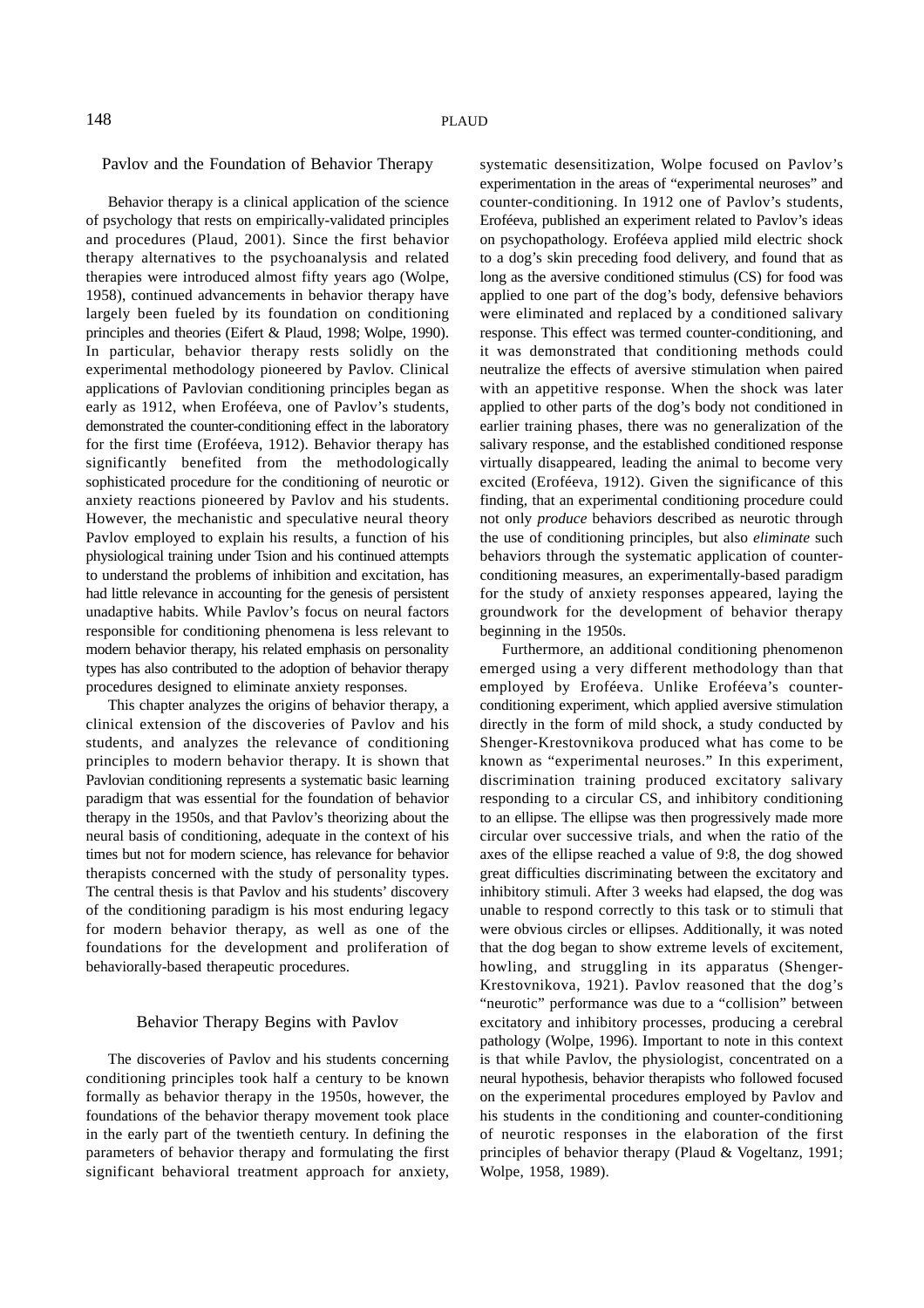Pavlov (1927) later argued that "it becomes clear on considering all the pathological cases so far described, that the underlying cause of their development is in every instance the same. Broadly, we can regard these disturbances as due to a conflict between the processes of excitation and inhibition which the cortex finds difficult to resolve" (p. 302). This supposed clash between excitation and inhibition was advanced by Pavlov as a viable explanation of the phenomenon which produced "neurotic" behavior. Although not yet named, behavior therapy was finding its definition as a clinical application of Pavlovian conditioning principles, although refinement in Pavlov's methodology would be required. Treatments for "experimental neuroses" derived from Pavlov's neural hypothesis using pharmacological agents, including bromide and caffeine, produced inconsistent or negligible results (Wolpe, 1996). As discussed by Wolpe and Plaud (1997), a central question concerning Pavlov's theoretical legacy to behavior therapy is why one of the most sophisticated experimentalists of modern science adopted a neural (rather than methodological) conceptualization of psychopathology? After all, Pavlov himself (1897) asked, "what is a pathological condition? Is it not the effect produced upon the organism by the *encouraging of an unusual condition, or more correctly said, an unusually intensified ordinary condition*?" (p. 166, italics added). It was Pavlov's medical training in the great tradition of Russian physiology that most probably accounted for why Pavlov resorted to a physiological, rather than an environmental, interpretation of the "experimental neuroses" data uncovered in his laboratory. For example, Pavlov (1930/1955) writes:

In the course of the past thirty years I, together with my numerous colleagues, *have been predominantly engaged in studying the activity of the higher parts of the brain, mainly the cerebral hemispheres*; this study has been carried out on the basis of a strictly objective method, the method of the socalled conditioned reflexes. We have collected very considerable material relating not only to the *above-mentioned parts of the brain, but to a certain degree also to their pathology and therapy*. We are now in a position to produce obvious experimental neuroses in our experimental animals (dogs) and to treat them; and it is not impossible, in our opinion, to produce in the same animals states somewhat analogous to the human psychoses. It was this that induced me to make closer acquaintance with psychiatry, of which almost no traces have remained in my memory since my student days in the medical faculty. (p. 509, italics added)

In sync with the Russian reflexology and physiology of his day, Pavlov sought to account for the *behavioral* phenomena he and his students were discovering in terms of *neural* processes.

Pavlov (1931/1955) was interested in basing "psychical activity on physiological facts, i.e., of uniting and identifying

the physiological with the psychological, the subjective with the objective, which, I am convinced, is the most important scientific fact of our time" (p. 409). Even though Pavlov believed that the importance of his studies rested on an understanding of the nervous system, the rich experimental data Pavlov elucidated (i.e., the importance of environmentally-based conditioning procedures in producing and eliminating neurotic behavior patterns) stand out as his most significant contribution to the founding of behavior therapy. Pavlov's belief in excitatory and inhibitory processes irradiating from their initiating points in the cortex, and the physiological consequences of this interplay of excitatory and inhibitory neurochemical energies, has no major consequence for the later development of behavior therapy. Liddell (1966) provides interesting insight into this issue:

Consider the situation in Pavlov's and Freud's day. They were medical contemporaries. They were raised in the old mechanistic physiology. Both of them could not get inside the human calvarium or the animal calvarium. The brain in those early days operated in secret within its skull. Now this has all changed. Whereas Pavlov was forced into a speculative neurology based on Sherrington's neurological doctrine of integrative action of the nervous system, Freud, who was a skilled neurophysiologist in his day, rejected this approach and invented psychodynamics. Today, both Pavlov's speculative neurology and Freud's purely speculative psychodynamics are passé: they are old-fashioned. Times have changed. We are in an era of objectivity. A real neurology is replacing the speculative. (p. 146)

# The Emergence of a Conditioning-Based Behavior Therapy

As detailed by Wolpe and Plaud (1997), Wolpe's experimental studies focused on the significance of these early Pavlovian experiments by underscoring the importance of the conditioning procedures central to Pavlov's early studies of "experimental neuroses." For example, in defining the phenomenon, Wolpe (1952) proposed that "an animal is said to have an experimental neuroses if it displays unadaptive responses that are characterized by anxiety, that are persistent, and that have been produced experimentally by behavioral means (as opposed to direct assault on the nervous system by chemical or physical agencies such as poisonings or extirpations)" (p. 16). Wolpe's experiments in neurosis production were originally conducted with twelve domestic cats. The cats were each housed in a cage and presented with an auditory stimulus followed by a small number of high-voltage, low-amperage shocks from an induction coil. The cats showed a variety of negative responses, including clawing, crouching, trembling, howling, spitting, mydriasis, piloerection, and defecation or urination in some cases. Wolpe found that subsequent confinement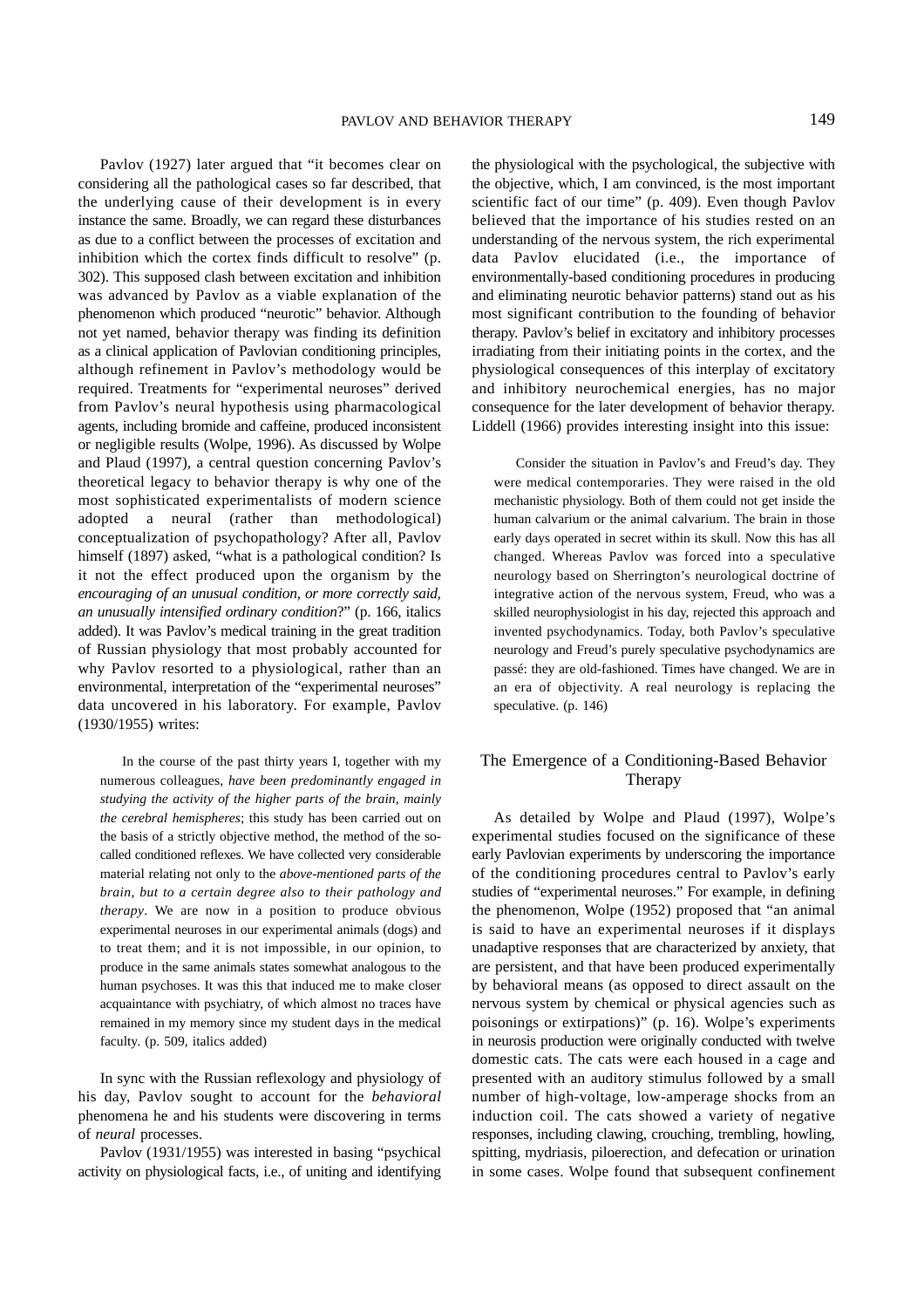to the cage did not lead to extinction, even over several days in the absence of shock and food-deprived, the cats would not eat meat dropped in front of the cages. Wolpe noted the effects of stimulus generalization, namely that the experimental laboratory and experimenter himself elicited the negative response patterns from the cats. All cats also showed some of these neurotic behaviors outside of the experimental cages.

Wolpe extended his analysis to account for the experimental phenomenon he was studying in his own laboratory. Given the nature and persistence of the neurotic responses Wolpe conditioned in his experimental subjects, it became clear to Wolpe that anxiety responses did not respond to the customary parameters of Pavlovian extinction. Wolpe settled upon feeding as a natural response which would be incompatible with anxiety. The neurotic animals were placed inside the experimental cage after a food deprivation schedule of 48 or 72 hours. When food pellets were dropped in front of them, as before, the cats did not commence eating. A hand-held four inch ebony rod was then introduced into the cages. The experimenter's hand, having previously been established as a conditioned foodapproach stimulus, manipulated the rod and moved the flat end of the rod containing pellets of meat toward the cats' snouts. Wolpe found that in this condition some of the cats began to consume the food. For those animals who resisted eating, Wolpe utilized the principles of stimulus discrimination to feed the cats in situations which were sufficiently different from the original stimulus where the evocation of anxiety responses was not sufficient to inhibit eating. Through counter-conditioning the stimulus each day while the surroundings became progressively closer to the original laboratory setting, and maintaining the eating response, Wolpe found that the cats would eventually eat in the original cages themselves (but the neurotic responses could be evoked once again in the cages by presenting the auditory stimulus that had preceded the shocks in the original trials). Wolpe also employed Masserman's forced solution (Masserman, 1943) in three cats who did not encounter the hand technique. In this procedure, a movable barrier pushed the cats toward the open food box containing the appetizing food. After a time, the cats snatched at the food in hurried gulps, and then engaged in more natural eating responses. In all these procedures that introduced and maintained eating responses in the presence of stimuli that originally elicited anxiety responses, the neurotic reactions were eliminated (Wolpe, 1952).

Using an experimentally rigorous approach, especially in the context of clinical investigations of the time, Wolpe had empirically confirmed that the experimental procedures pioneered by Pavlov and his students had produced neurotic responses, and through the implementation of counterconditioning procedures the conditioning methodology could also *undo* anxiety responses. The results of these experiments led Wolpe the experimentalist to hypothesize, in line with

the essential parameters of Pavlovian conditioning, that if a response incompatible with anxiety can be made to occur in the presence of anxiety-eliciting stimuli, the bond between the anxiety response and its eliciting stimuli will be weakened or eliminated. Wolpe termed this phenomenon the achievement of therapeutic effects by reciprocal inhibition, and the first behavior therapy procedure known as systematic desensitization was born (Wolpe, 1958). The results of Wolpe's experimental methodology and the use of counter-conditioning procedures for curative effects provided significant evidence in line with the experiments produced in Pavlov's laboratory earlier in the century. Wolpe also looked to the learning theory of Hull in order to understand the role of inhibitory processes in the maintenance of anxiety responses. Considering Hull's theorizing on the significance of reactive and conditioned inhibition in the computation of the effective momentary reaction potential, Wolpe reasoned that the process of elimination of learned behaviors involves the *weakening* of neural connections previously formed in learning trials. This process, Wolpe hypothesized, could be achieved by simple extinction or reciprocal inhibition, and in both instances drive reduction plays as important a role as in the acquisition of learned behavior. In the case of anxiety, where extinction does not provide a drive reduction mechanism, reciprocal inhibition allows for drive reduction of the excitation that would have led to the given response, and if the response that was dominant is rewarded, its own drive becomes reduced as well (Wolpe, 1952). The environmental situation had also led to a secondary or learned drive state, which caused the organism to engage in avoidance responses, negatively reinforcing the emission of anxiety responses. In his consideration of Hullian behavior theory, then, Wolpe had interlaced several of the major features of the Pavlovian methodology of conditioning with the operant behavioral aspects of the robustness and longevity of anxiety responses.

This combined approach to understanding the acquisition and subsequent maintenance of fear and avoidance behavior is tied to the anxiety-reduction theory of Mowrer's (1939) and Dollard and Miller's (1950) two-process (or two-factor) theory. According to this experimental model, for example, a picture of a spider elicits fear and leads to acquisition and maintenance of an avoidance response, through the mechanisms of negative reinforcement; i.e., an avoidance ritual reduces the intensity of the aversive stimulus and by definition will itself be strengthened as a response set (Levis, 1989). Avoidance behavior develops to reduce fear. According to two-process theory, because of extensive generalization caused by the severity or duration of the CS for fear, avoidance responses so common in the clinical presentation of phobia may remain robust and stable, such that the feared stimulus is almost completely avoided for a great amount of time.

The reliance Wolpe gave to a Pavlovian-based conditioning approach integrating Hullian behavior principles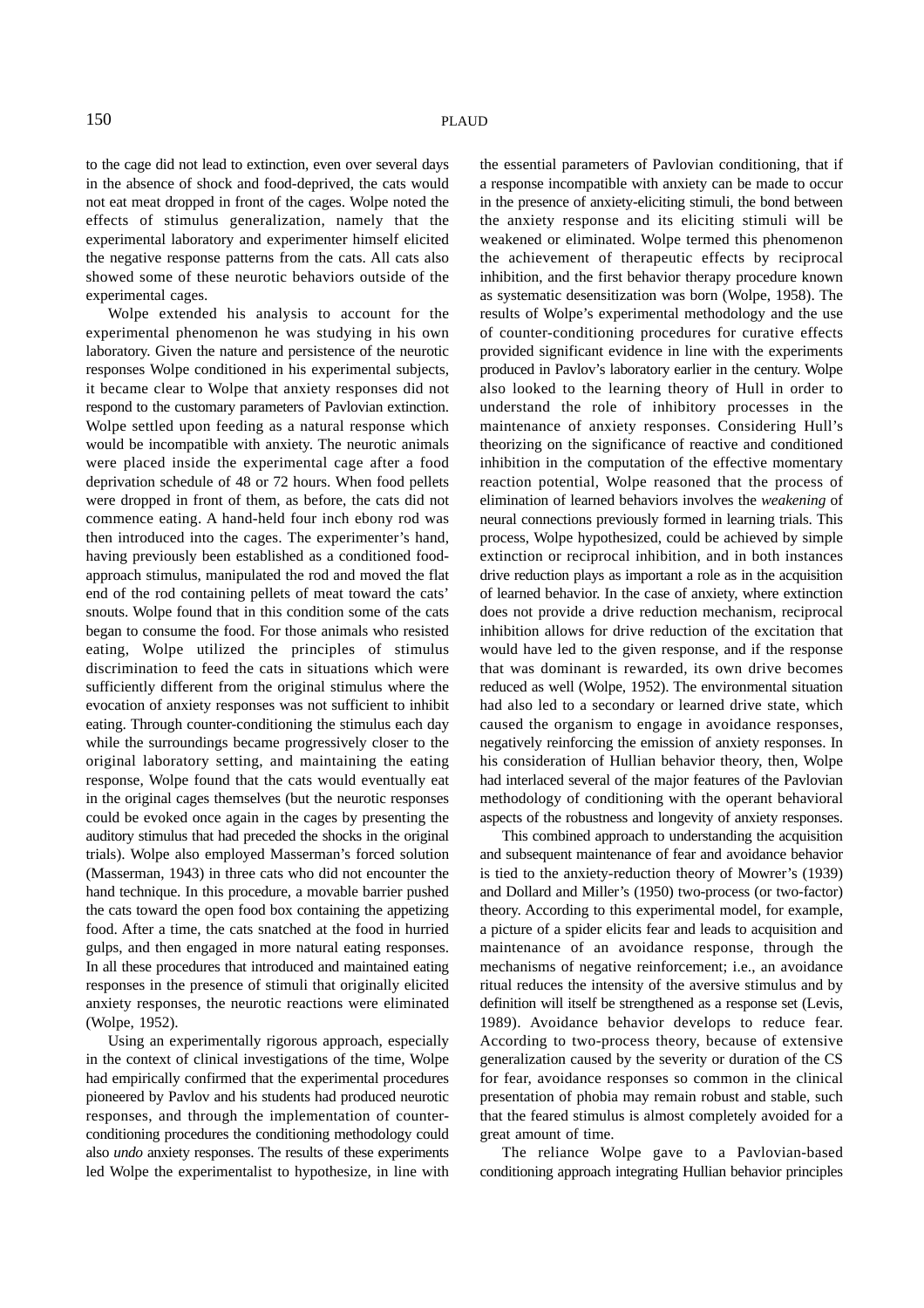led to the first major non-psychoanalytic and empiricallyvalidated behavior therapy, systematic desensitization (Wolpe, 1958; Wolpe & Plaud, 1997). As the procedure has evolved, the anxious patient is first trained in progressive muscle relaxation exercises, and then gradually exposed via imagery or *in vivo* to feared stimuli while simultaneously relaxing (i.e., using the learned techniques of muscle relaxation-the mechanism of reciprocal inhibition or counter conditioning). The patient constructs a fear hierarchy, and commencing with the least feared item, gradually progresses up the hierarchy to the most feared item. In line with the theoretical rationale presented above, the anxious patient can not be simultaneously fearful and relaxed, therefore stimuli that are incompatible with the fear response will reciprocally inhibit anxiety responses, leading to their diminishment. Multiple studies over the past 35 years have supported its clinical efficacy as a main treatment for a variety of neurotic responses, including specific and social phobias (Plaud & Vavrovsky, 1998).

# Pavlov and Personality Types: The Other Legacy for Behavior Therapy

Wolpe's work provided for a clinical extension of the basic procedures pioneered by Pavlov and his students. Most notably, Pavlov's discoveries of the principles of conditioning, especially in collaboration with his students Eroféeva and Shenger-Krestovnikova, laid the essential foundation for the emergence of behavior therapy in the 1950s, which was reflected in the first empirically-validated behavior therapy procedure, systematic desensitization. As the twentieth century gave way to the twenty first, it is clear that the principles of Pavlovian conditioning as well as operant conditioning continue to provide the necessary foundation for ongoing advancement of behavior therapy.

Pavlov's emphasis on a neural basis for conditioning has had impact on some behavior therapists interested in the study of personality types. One of the founders of behavior therapy, Eysenck, is representative of this tradition in behavior therapy. Pavlov (1927) drew significant attention to the study of factors relating to the anxious personality. Pavlov noted that the dogs in his and his students' experiments manifested very different personalities in terms of friendliness, aggressiveness and timidity (Hollandsworth, 1990). It did not take Pavlov long to theorize that these personality differences might have a human counterpart, which led him to formulate a theory of nervous types (Pavlov, 1927). According to Pavlov, individual nervous systems vary in their levels of excitation or inhibition. Additionally, he proposed that combinations of these two factors, which vary along physiological dimensions, determine various personality types. Pavlov argued that the strength of a particular nervous system is a function of balance or homeostasis of inhibitory and excitatory forces.

He proposed that individuals whom he described as nervous types or weak systems would over-respond to mild stimuli and become exhausted quickly. Additionally, he proposed that the weak nervous system would respond with a reduction in strength when the individual was exposed to very high levels of stimulation. Pavlov hypothesized that a reduction in strength would further weaken the ability of the nervous system to defend against additional stimulation. He hypothesized that strong types (i.e., individuals with well-balanced nervous systems) would respond to powerful stimuli for prolonged time periods with no adverse results (Hollandsworth, 1990).

Eysenck (1967) was the clinical scientist to take the next logical step in this domain by developing a comprehensive theory of the biological basis of personality. Eysenck incorporated Pavlov's hypothesis concerning the excitatory and inhibitory forces of the nervous system, and hypothesized that individual differences in resting levels of cortical arousal are genetically influenced. He also hypothesized that cortical arousal was associated with different emotions: Moderate levels of arousal were associated with pleasant emotions, while extreme high or low arousal levels were associated with unpleasant or negative emotions. Based upon the equilibrium theory developed by Pavlov, Eysenck proposed that individuals attempt to bring their cortical arousal either up or down in order to achieve a moderate or homeostatic level of arousal. However, because predetermined, genetic individual differences exist in baseline levels of cortical arousal, stable behavioral differences may emerge throughout the life of the individual. Physiological mechanisms implicated in Eysenck's theory appear to be found in the ascending reticular activating system (Eysenck, 1967).

Hypothesized differences in these levels of cortical arousal led Eysenck to differentiate between individuals who were extroverts (very low levels) and individuals who were introverts (very high levels). While extroverts strive to modulate their levels of arousal by seeking out stimulation, introverts attempt to moderate arousal by avoiding stimulation. Extroversion and introversion comprise one axis of Eysenck's theory of personality. The other axis of personality in Eysenck's theory is composed of the factors of neuroticism and stability. Eysenck proposed that the reactivity level of the autonomic nervous system feeding back to the limbic system is also a genetically determined trait. Individuals with high autonomic reactivity would be classified as neurotic and to have great difficulty in adjusting to novel stimulation. This combination of high baseline autonomic nervous system reactivity with high baseline levels of cortical arousal formed the basis of Eysenck's definition of the anxious personality type (i.e., the neurotic introvert).

With regard to behavior therapy, for better or worse, Pavlov's theory of personality types, especially reflected in the theoretical and scientific extensions of Eysenck, have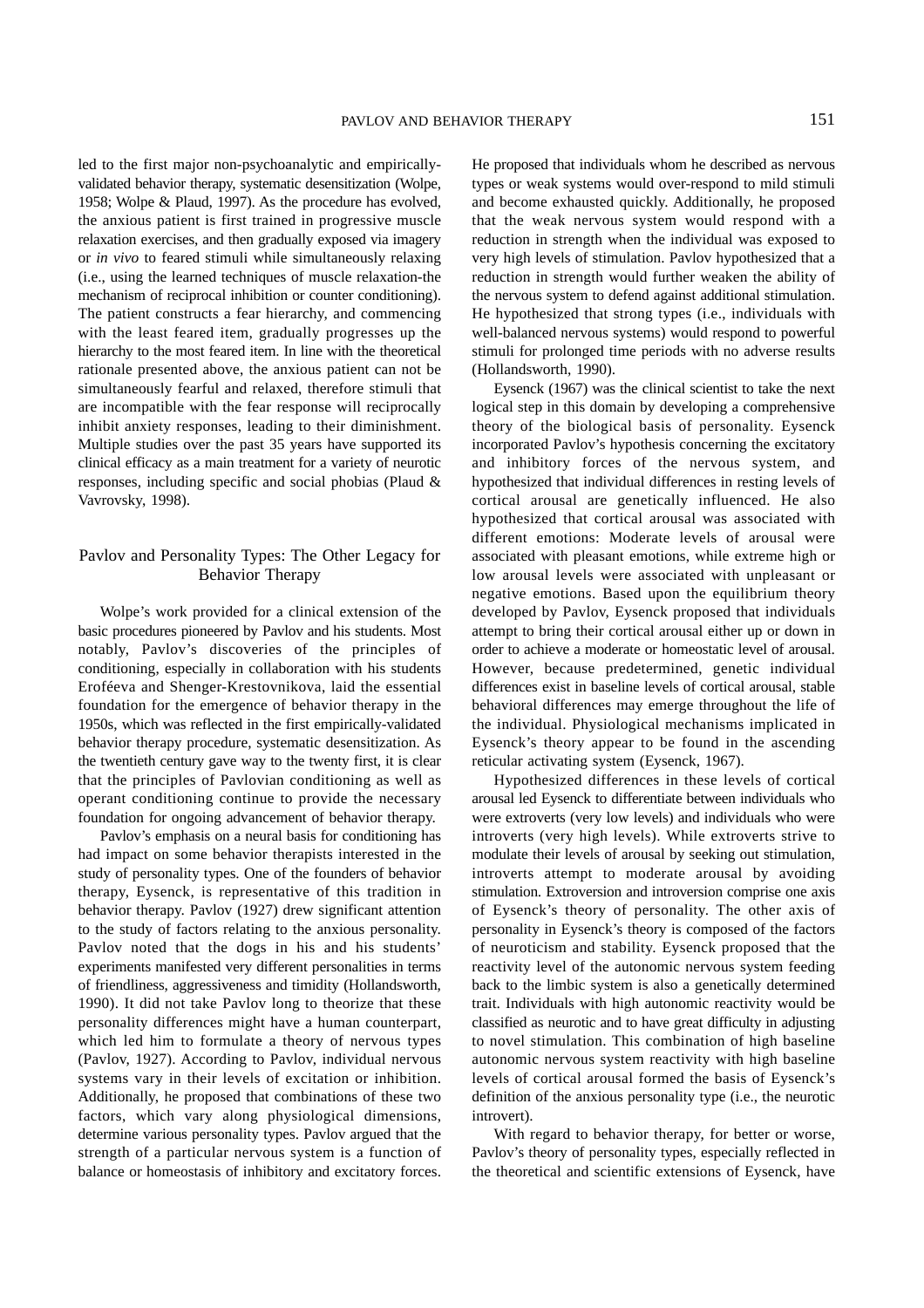led to a threshold model of neuroticism and therapy approaches to alleviating suffering. According to this model derived from Pavlovian personality types, genetic factors predispose individuals to react in certain ways to particular environmental stimuli. Far from downplaying the role of the environment, Eysenck (1987a) argues that differences in the acquisition and maintenance of neurotic behavior is an interplay between biological predisposition and environmental factors: "There are no fears that are completely inherited; genetic influences can only prepare the organism for the speedy conditioning or learning of specific fear stimuli and fear responses" (p. 396). Therefore, according to this theory based on Pavlovian personality variability, it also becomes important for behavior therapists to consider personality factors in devising specific therapeutic strategies: "It seems likely that if behavior therapists were to pay more attention to personality and individual differences in the treatment of neurotic disorders, they might be more successful than they are at present" (Eysenck, 1987a, p. 398).

Further, Eysenck questioned some of the traditional Pavlovian conditioning interpretations of one of the more popular studies cited in the behavioral literature to account for the conditioning of neurotic responses: Watson and Rayner's (1920) famous Little Albert B. experiment. In this experiment, Watson and Rayner paired a loud noise with a white rat that a child (Albert B.) previously had been playing with quite happily. After repeated presentations of the white rat with the unconditioned stimulus (UCS) for fear, the white rat became a CS for fear, and Albert B. became very upset at the sight of the white rat. Therefore, the basic Pavlovian paradigm was extended to the conditioning of emotive or neurotic responses. As such, utilizing the basic respondent conditioning paradigm, an indifferent (or neutral) stimulus becomes associated with fear by its being paired with an unconditioned stimulus for fear (such as a loud noise or an actual spider or snake). The neutral stimulus, after associative (or contingent) pairings, comes itself to elicit a fear response (conditioned response, CR) according to the principles of Pavlovian conditioning. After Watson and Rayner's early study, later experiments conducted by one of Watson's protégés, Jones (1924), showed that conditioning was essential to the production and elimination of neurosis.

Eysenck (1987b) has been critical of conceptualizing the conditioning of emotional responses such as fear in terms of Pavlovian type A conditioning (i.e., the basic respondent conditioning paradigm in which an indifferent stimulus becomes associated with a CR by its being contingently paired with a UCS). Rather, according to Eysenck, the conditioning of neurosis is best understood through the mechanisms of Pavlovian type B conditioning, in which the CS is closely related or part of the UCS that elicits a complete unconditioned response (UCR), and may also intensify the original CS. For example, Campbell, Sanderson, and Laverty (1964, discussed in detail by Forsyth & Eifert,

1998) conditioned an intense fear response in human subjects to neutral tones in a single trial by using succinylcholine as the UCS, a preparation which produces immediate respiratory paralysis. Once injected, subjects could not breathe, and could not control other interoceptive effects produced by the drug resulting uniformly in subjects believing they were suffocating and dying. The principal factor that seems to account for rapid acquisition of conditioned fear responses in these patients is the strength and similarity between the nausea induced properties of the drug (UCS) and the intensity of the initial nausea response (UCR). Again, we see that it is the conditioning procedure itself and its unique stimulus and response properties that leads to the acquisition of fear responses.

In other studies, experimenters have found that many objects or situations did not easily serve as CSs for fear, as did Watson's white rat. Seligman (1971) has proposed that humans are prewired or biologically prepared to fear certain stimuli (such as snakes, rats, etc.). Accordingly, some stimuli (such as ducklings, flowers) are extremely difficult to become conditioned stimuli for fear. Several researchers have questioned the validity of this hypothesis in favor of a modified view (refer to Öhman, Ericksson & Olofsson, 1975, for a thorough review). Wolpe (1990) points out that what is most probably responsible for this preparedness effect is the fact that in the normal course of life objects such as flowers and houses become strongly associated with pleasant or neutral responses; therefore, such experiences actually inoculate humans against developing anxiety responses to such stimuli.

### Pavlov's Enduring Legacy to Behavior Therapy

Conditioning experiments conducted by Pavlov and his students in the early part of the last century continue to provide for a comprehensive database essential to modern scientific psychology in the present century, and the work of Pavlov has contributed enormously to the founding and advancement of behavior therapy. Although two of the founders of behavior therapy, Eysenck and Wolpe, emphasize different elements of the Pavlovian paradigm, it is clear that the conceptualization and the treatment of psychopathology, especially in the area of anxiety responses, owes much to the systematic research in the Pavlovian conditioning tradition.

Pavlov's model of neural functioning, sensible in the context of the early science of neurology, has had little relevance for the foundation or advancement of behavior therapy. As Wolpe (1996) summarizes, "there is a chilling irony in Pavlov not realizing that experimental neuroses were a phenomenon within his very own territory—a function of conditioning"(p. 104). Nevertheless, Pavlov's related hypotheses concerning the importance of personality types has contributed to research on the interaction between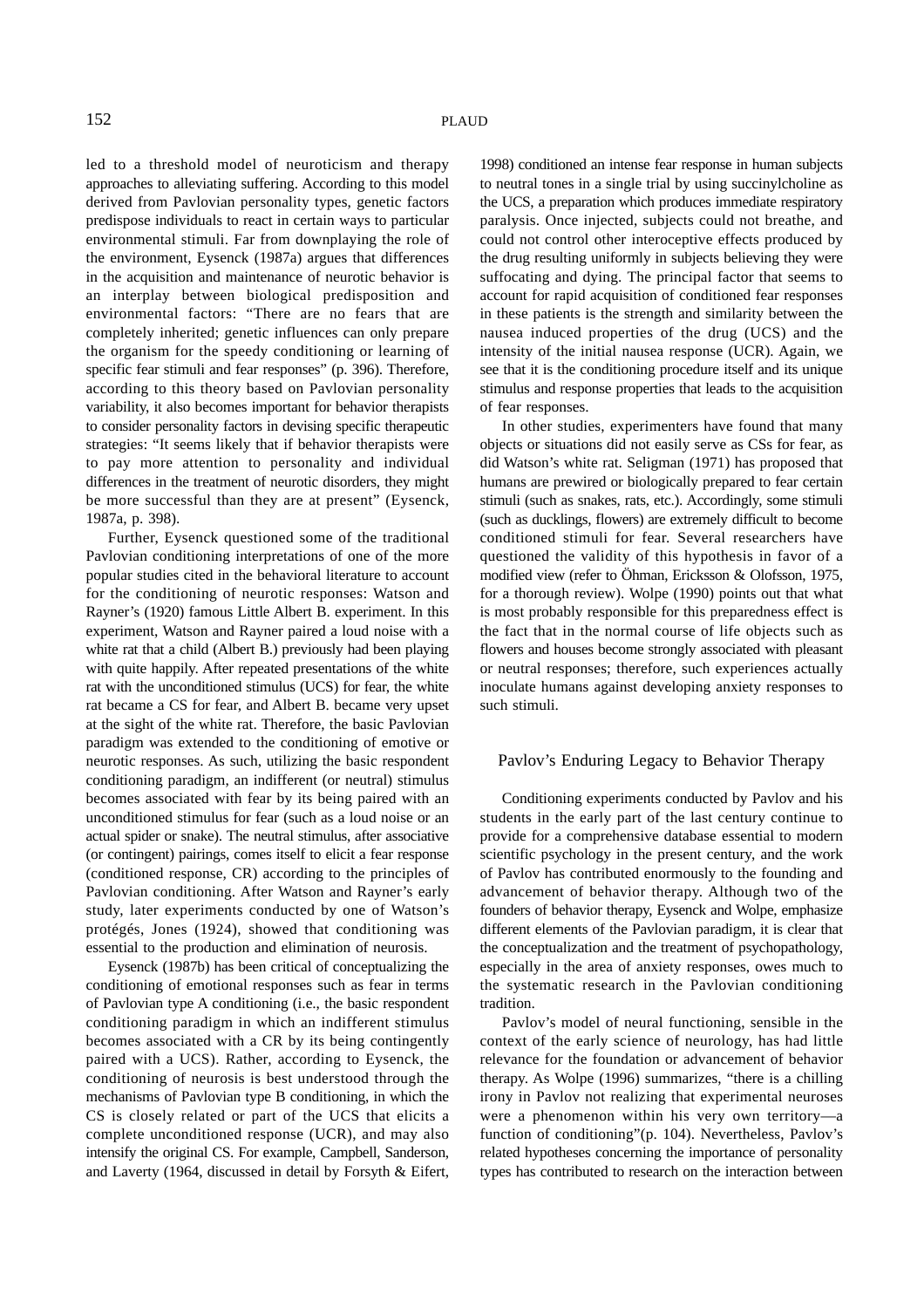biological and environmental factors in producing and eliminating conditioned responses. Further, Pavlov pioneered a set of experimental procedures, collectively known as conditioning, that allowed those who followed to apply the richness of the methodology to understanding the genesis of certain neurotic behavior patterns, and to design robust, empirically-validated behavior therapy regimens, such as systematic desensitization.

The applied legacy of Pavlov can be summarized by reviewing, as Eysenck (1988) has detailed, some of the major differences between Freudian psychotherapy and behavior therapy. In line with the rigor of Pavlov's experimental method, behavior therapy, according to Eysenck, is based on a consistent theory leading to testable deductions (some of which have been discussed in this paper); it is derived from experimental studies (such as Wolpe's experiments on conditioning and counter-conditioning); behavior therapists consider symptoms as unadaptive conditioned responses (similar to Wolpe's definition of "experimental neuroses"); behavior therapists believe that symptomatology is determined in part by accidental environmental circumstances (as seen in the basic procedures employed by Pavlov and his students); all treatment of neurotic disorders is concerned with habits existing at present (as exemplified by our discussion of systematic desensitization); "cures" in behavior therapy are achieved by treating the symptom itself, that is, by extinguishing unadaptive CRs and establishing desirable CRs (again, exemplified by systematic desensitization); symptomatic treatment leads to permanent recovery provided autonomic as well as skeletal CRs are extinguished (as seen in Wolpe's focus on reciprocal inhibition and learning); and personal relations are not essential for cures, although they may be useful (especially as a source of social reinforcement).

The debt that modern behavior therapy owes to the prolific and heuristic research paradigm generated by Pavlov, and extended by his students such as Eroféeva and Shenger-Krestovnikova, is both significant and enduring. Not only did Pavlov provide much of the intellectual impetus for the founding of the behavior therapy movement, but the conditioning-based procedures he pioneered continue to provide a stimulus for theoretical and procedural refinements for modern behavior therapy. As Eifert and Plaud (1998) conclude in their analysis of the relevance of behavior theory for behavior therapy, while the behavior therapy movement has been a notable achievement in the history of psychological science, and the behaviorisms (such as Pavlovian behaviorism) have made important contributions to the growing success of behavior therapy, the field will ultimately be more successful if it continues to draw upon the resources created by recent advances in basic behavioral theory and research. It is clear that the Pavlovian paradigm offers the resources required to build conceptual, methodological, and practical bridges that help behavior therapists recognize the utility and potential of these new developments. To make advances in behavior theory relevant for behavior therapy, new theoretical concepts and

findings need to be related to existing knowledge and clinical practice. Behavior therapists will undoubtedly continue to draw upon the methodologies pioneered by Pavlov, which will be required scholarship for the further development and advancement of behavior therapy. The work of Pavlov, therefore, far from being a thing of the past, will continue to be one of the major legacies for the future of behavior therapy. As we enter a new century devoted to psychological science (Plaud, 2001), it is time to reexamine the nature of our discipline as a behavioral science, a science whose foundation rests largely on the experimental achievements due to the legacy of Pavlov.

#### References

- Campbell, D., Sanderson, R., & Laverty, S. G. (1964). Characteristics of conditioned response in human subjects during extinction trials following a single traumatic conditioning trial. *Journal of Abnormal and Social Psychology, 66,* 627-639.
- Dollard, J., & Miller, N. E. (1950). *Personality and psychotherapy.* New York: McGraw-Hill.
- Eifert, G. H., & Plaud, J. J. (1998). From behavior theory to behavior therapy: An overview. In J. J. Plaud & G. H. Eifert (Eds.), *From behavior theory to behavior therapy* (pp. 1-14). Boston, MA: Allyn & Bacon.
- Eroféeva, M. N. (1912). *Electrical stimulation of the skin of the dog as a conditioned salivary stimulus*. Unpublished doctoral dissertation, Petrograd.
- Eysenck, H. J. (Ed.). (1967). *The biological basis of personality*. Springfield, IL: Charles C. Thomas.
- Eysenck, H. J. (1987a). The role of heredity, environment, and "preparedness" in the genesis of neurosis. In H. J. Eysenck & I. Martin (Eds.), *Theoretical foundations of behavior therapy* (pp. 379-402). New York: Plenum Press.
- Eysenck, H. J. (1987b). Behavior therapy. In H. J. Eysenck & I. Martin (Eds.), *Theoretical foundations of behavior therapy* (pp. 3-35). New York: Plenum Press.
- Eysenck, H. J. (1988). Psychotherapy to behavior therapy: A paradigm shift. In D. B. Fishman, F. Rotgers, & C. M. Franks (Eds.), *Paradigms in behavior therapy: Present and promise* (pp. 45-76). New York: Springer.
- Forsyth, J. P., & Eifert, G. H. (1998). Phobic anxiety and panic: An integrative behavioral account of their origin and treatment. In J. J. Plaud & G. H. Eifert (Eds.), *From behavior theory to behavior therapy*. Boston, MA: Allyn & Bacon.
- Hollandsworth, J.G. (Ed.). (1990). *The physiology of psychological disorders.* New York: Plenum Press.
- Jones, M. C. (1924). A laboratory study of fear: The case of Peter. *Pedagogical Seminary, 31,* 308-315.
- Levis, D. J. (1989). The case for a return to a two-factor theory of avoidance: The failure of non-fear interpretations. In S. B. Klein & R. R. Mowrer (Eds.), *Contemporary learning theories: Pavlovian conditioning and the status of traditional learning theory* (pp. 227-277). Hillsdale, NJ: Erlbaum.